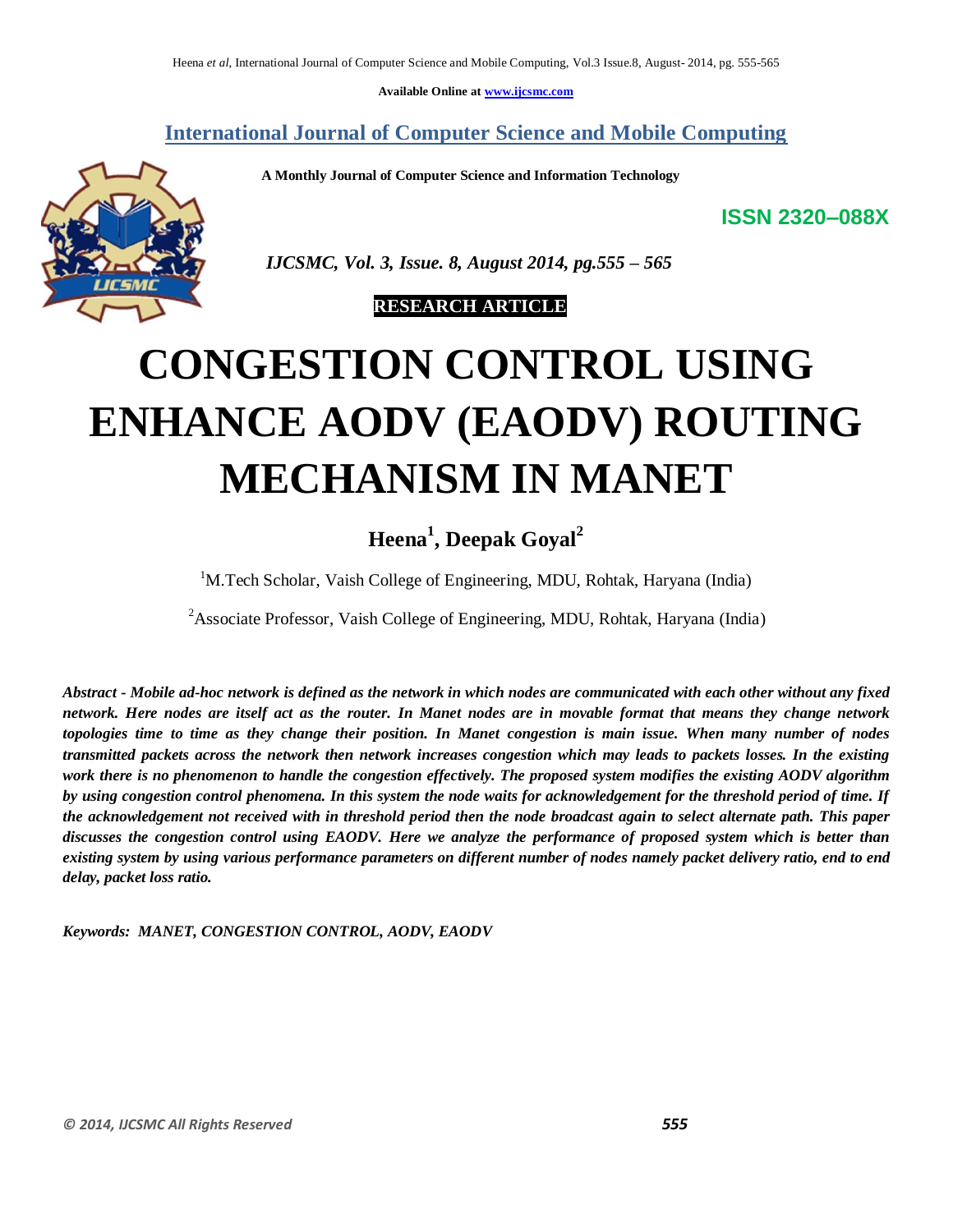## **I. INTRODUCTION**

Wireless networks provide connection flexibility between users. We can extended established the network in any places without the buses of wired connection. Wireless networks are classified into two categories namely Infrastructure network and AD-HOC network. In infrastructure network nodes connect with the network through access point. But ad-hoc network do not have a coordination point. In ad-hoc network there is no any fixed infrastructure. Sending and receiving of packets are more complicated than infrastructure network [1].

Mobile ad-hoc network is a type of ad-hoc network. Mobile Ad hoc Networking (MANET) is a collection of mobile nodes that are connected over various wireless links. In Manet there is no any existence fixed infrastructure. In Manet nodes are freely moves in the network and change topologies time to time. In this network nodes are not only behave as the host but also act as a router [2]. In Manet nodes are communicate with each other directly via wireless link if they are in radio range. If they are not in range then they depend upon other neighboring nodes which act as a router to transmit the packets [3]. Routing is a problem in Manet due to limited resources and moving nature of nodes. To use these limited resources efficiently, we required efficient routing strategies which should also be adaptable to changing condition of the network like, size of the network, traffic density and network partitioning [4]. Here we discussed mainly challenges and routing protocols of MANET. These are explained as:

#### *CHALLENGES OF MANET*

There are some other challenges and complexities which are discussed below:

1. In MANET, scalability is required as it is mainly developed for communications in military establishments. The network grows, as the number of users increases many folds, each mobile device must be capable to handle the intensification of network to accomplish the task.

2. MANET is an infrastructure less network. Here each device can communicate with every other device, hence it becomes difficult to manage and detect the faults. The use of this topology results in frequent network partitions, route changes, and possibly packet losses [5].

3. Each node in the network is self-determining. Each node has its own equipment with different transmission/receiving capabilities of other nodes, which results in asymmetric links between nodes in transmission. Routers are not used between devices in MANET [6].

#### *ROUTING PROTOCOLS OF MANET*

Routing protocol in Manet are classified in to three categories:

#### 1. PROACTIVE ROUTING PROTOCOLS

In these protocols, each node maintains a constant route to all other network nodes. They are also called table –driven routing protocols as each node has to maintain one or more table for storing routing information and any changes in network topology need to be reflected by propagating updates throughout the network in order to maintain a consistent network view. Example of such schemes is the conventional routing protocol is Destination sequenced distance vector (DSDV) [7].

#### 2. REACTIVE ROUTING PROTOCOLS

Reactive routing is also called as on-demand routing protocol since they do not maintain routing information or routing activity at the network nodes if there is no communication. If a node wants to send a *packet* to another node then this protocol searches for the route in an on-demand manner and establishes the connection in order to transmit and receive the packet. The route discovery occurs by flooding the route request packets throughout the network. Examples of reactive routing protocols are the Ad-hoc On-demand Distance Vector routing (AODV) [8] and Dynamic Source Routing (DSR).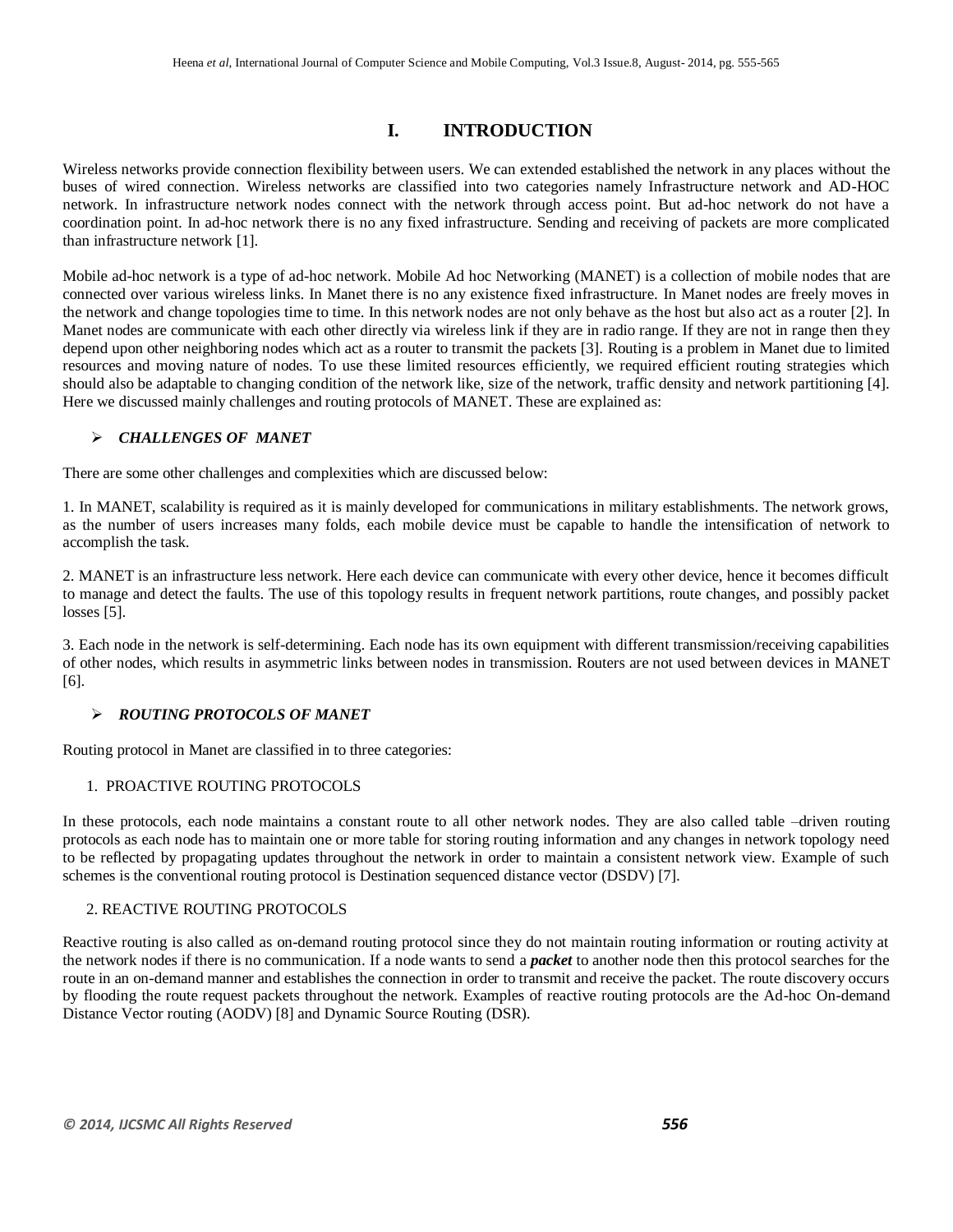#### 3. HYBRID ROUTING PROTOCOLS

These protocols are made from the combine strategies of both proactive and reactive protocols. Example of hybrid routing protocols is Zone Routing Protocol ZRP.

In section II, Congestion in MANET is explained. In section III, working of AODV is explained. In section IV, proposed work is explained. Results are explained in the section V. At last conclusion is in section VI.

#### **II. CONGESTION IN MANET**

As we know mobile ad-hoc networks suitable for establishing connection between users without any fixed infrastructure. But due to moving behavior of nodes and limited resources many problems are come which require high work. Some of these problems are security, topology control, quality services, routing, congestion control etc. Out of these problems congestion control is most important challenging issue in ad-hoc network [9].

Congestion is a condition in which number of packets across the network is greater than the capacity of the network. Congestion in the network leads packets losses, long delays, and high overhead. In Manet only congestion is not a reason to packet loss, while other factors are also cause of packet loss and these factors are link failure, mobility, interferences etc. But congestion is a top most reason of packet loss. Because if we do not control congestion then network is collapse. Hence we assume that other factors leads packet loss is rare and congestion is most probable reason of packet loss [10].

In this paper we used ENHANCE AODV (EAODV) protocol to control network congestion.

#### **III. WORKING OF AODV**

Ad hoc On-Demand Distance Vector (AODV) routing is a routing protocol for mobile ad hoc networks and other wireless ad-hoc networks. It is jointly developed in Nokia Research Centre of University of California, Santa Barbara and University of Cincinnati by C. Perkins and S. Das. It is an on-demand and distance-vector routing protocol, meaning that a route is established by AODV from a destination only on demand [13].

AODV is capable of both unicast and multicast routing [11]. It keeps these routes as long as they are desirable by the sources. AODV defines three types of control messages namely RREQ, RREP, RRER.

**RREQ-** A route request message is transmitted by a node requiring a route to a node. As an optimization AODV uses an expanding ring technique when flooding these messages. Every RREQ carries a time to live (TTL) value that states for how many hops this message should be forwarded. This value is set to a predefined value at the first transmission and increased at retransmissions. Retransmissions occur if no replies are received. Data packets waiting to be transmitted (i.e. the packets that initiated the RREQ) [14].

**RREP-** A route reply message is unicasted back to the originator of a RREQ if the receiver is either the node using the requested address, or it has a valid route to the requested address. The reason one can unicast the message back, is that every route forwarding a RREQ caches a route back to the originator.

**RERR-** Nodes monitor the link status of next hops in active routes. When a link breakage in an active route is detected, a RERR message is used to notify other nodes of the loss of the link. In order to enable this reporting mechanism, each node keeps a ―precursor list'', containing the IP address for each its neighbours that are likely to use it as a next hop towards each destination.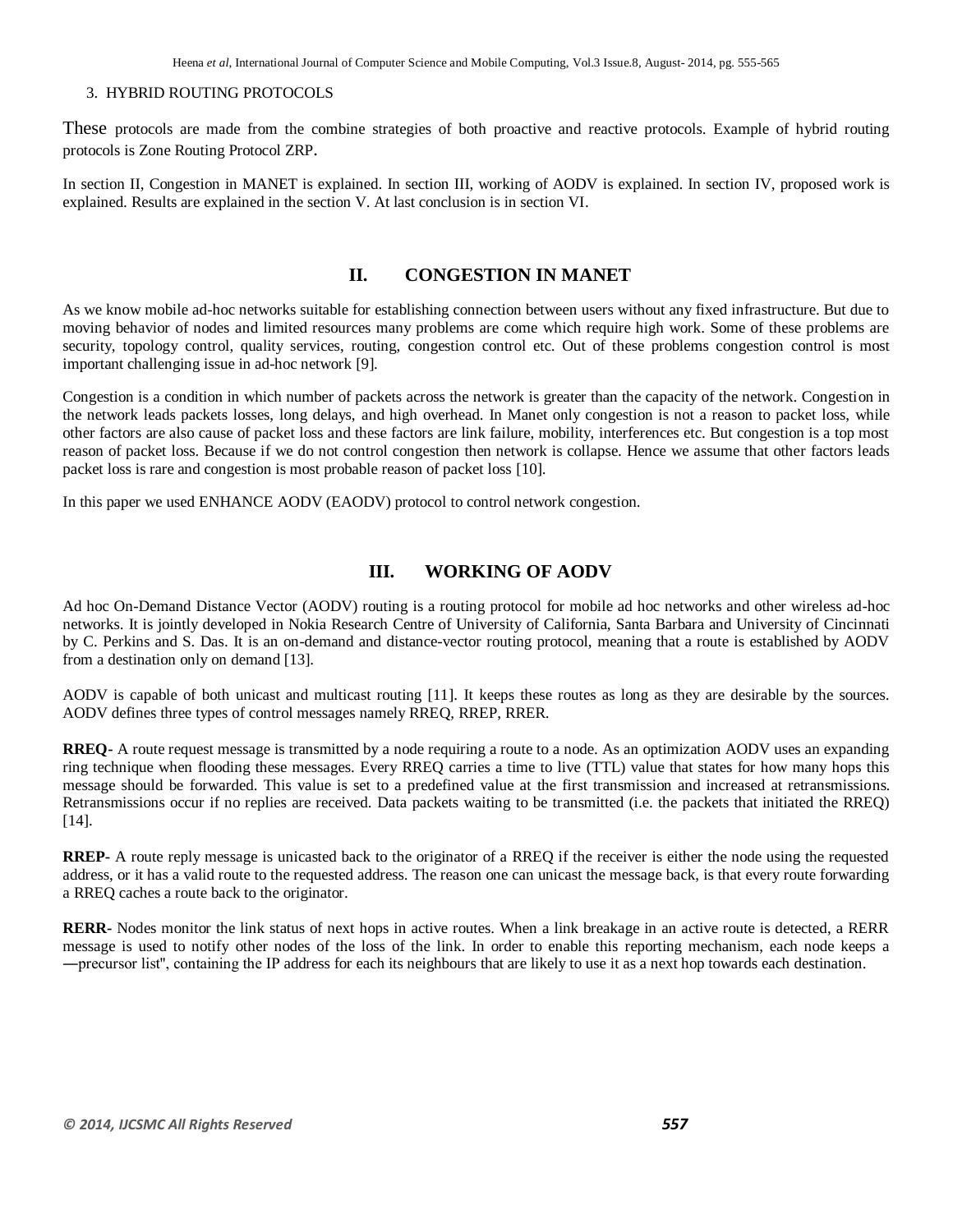AODV has two main components and these are following as:

#### **I. Route Discovery**

RREQ is the message for route discovery, RREP message is routed back whenever the route is discovered by the destination or any intermediate node in the path [15].

#### **II. Route Maintenance**

In case of the link failure RERR message is used by the node which faces link failure to the next node. RERR message send back to the source node then source node starts route discovery again [49].AODV uses sequence number to control looping. In route discovery process AODV uses different flags and fields in RREQ message. These fields include source and destination node addresses, source and destination sequence numbers, a broad cost ID and other validation flags. RREQ ID with source address uniquely identifies a route request and is used to prevent repetition of same message [49]. Each node can get to know its neighborhood by using local broadcasts, so-called HELLO messages. Nodes neighbors are all the nodes that it can directly communicate with. AODV is a reactive protocol it uses HELLO messages to inform the neighbors that the link is still alive.

Here we mainly discuss characteristics, advantages and disadvantages of aodv.

#### **1. Characteristics of AODV**

- Unicast, Broadcast, and Multicast communication.
- On-demand route establishment with small delay.
- Multicast trees connecting group members maintained for lifetime of multicast group.
- Link breakages in active routes efficiently repaired.
- All routes are loop-free through use of sequence numbers.
- Use of Sequence numbers to track accuracy of information.
- Only keeps track of next hop for a route instead of the entire route.
- Use of periodic HELLO messages to track neighbors [12].

#### **2. AVANTAGES OF AODV**

- In AODV route is established on demand.
- Less delay for connection setup [12].
- Do not cause unnecessary overhead in the network.

#### **3. DISADVANTAGES OF AODV**

- Multiple Route Reply packets in response to a single Route Request packet can lead to heavy control overhead.
- Periodic beaconing leads to unnecessary bandwidth consumption [12].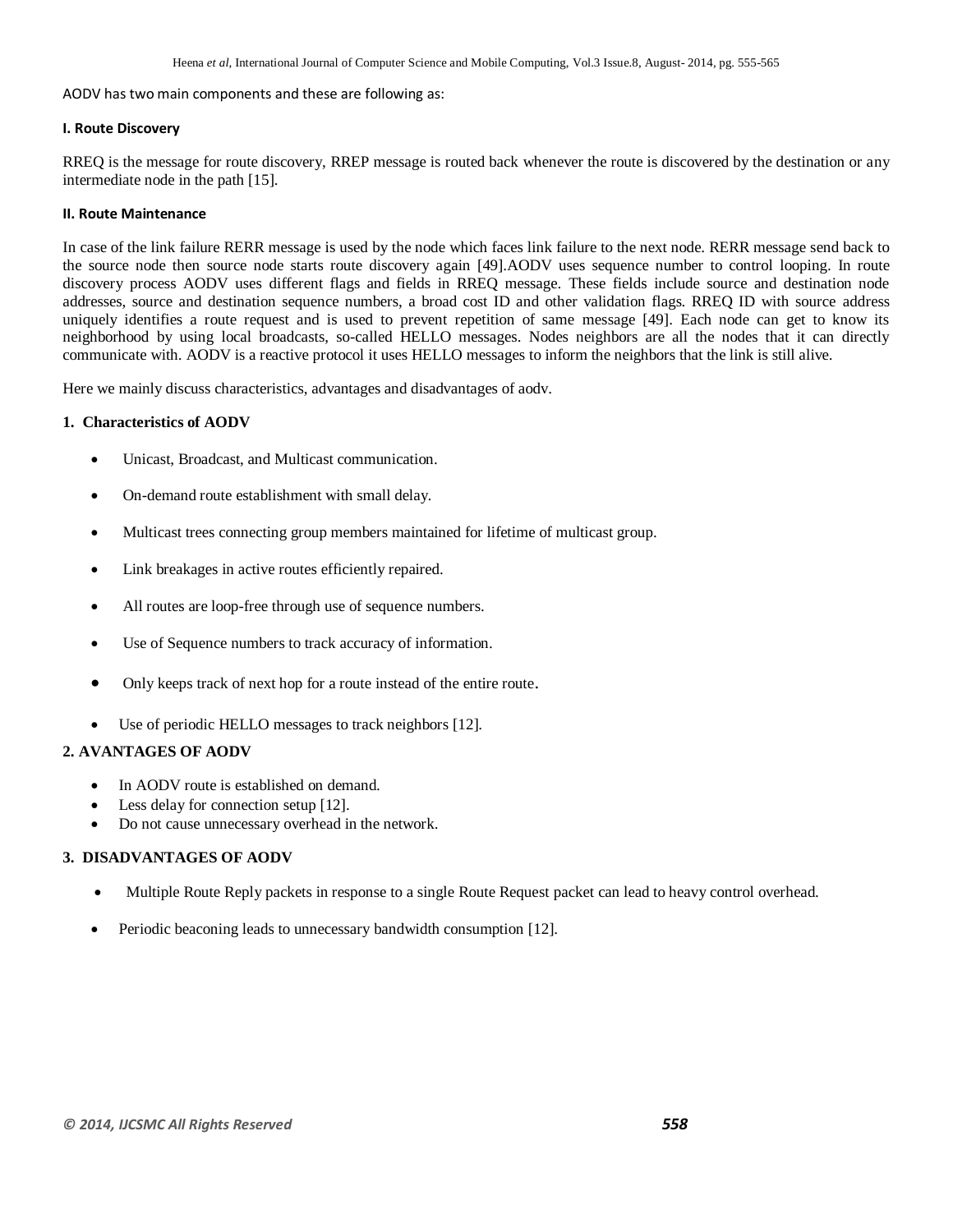#### **IV. PROPOSED WORK (EAODV)**

In the existing work there is no phenomenon to handle the congestion effectively. The proposed system modifies or enhances the existing AODV algorithm by using congestion control phenomena. In our system the node transmit packets and waits for acknowledgement for the threshold period of time. If the acknowledgement not received with in threshold period then the node broadcast again to select alternate path. Due to this threshold period of time our proposed system detects and control congestion very fast than existing system. Because in existing system there is no threshold period of time that's why nodes wait for acknowledgement to the unnecessary time ,hence existing system detects congestion late than proposed system , that's why existing system do not control the congestion very effectively than our system. This shows more packet loss in existing system than our system. So, our system does work more effectively to control the congestion at high traffic than existing system. The process can be understood by following algorithm:

Step 1. Select source and destination node.

Step 2. Selected\_node = source

Step 3. While (Selected node!= destination)

Step 4. Broadcast from Selected\_node

Step 5. Select intermediate node by using AODV.

Step 6. Send acknowledgement from intermediate node to current node.

Step 7. If delay of Ack > threshold

{

Go to step 4.

}

Else

{

Update current node = Intermediate node.

}

Step 8. End while.

Here threshold is the average threshold time of the network. It varies from network to network. In our scenario value of threshold is the acknowledgement time of hello packets.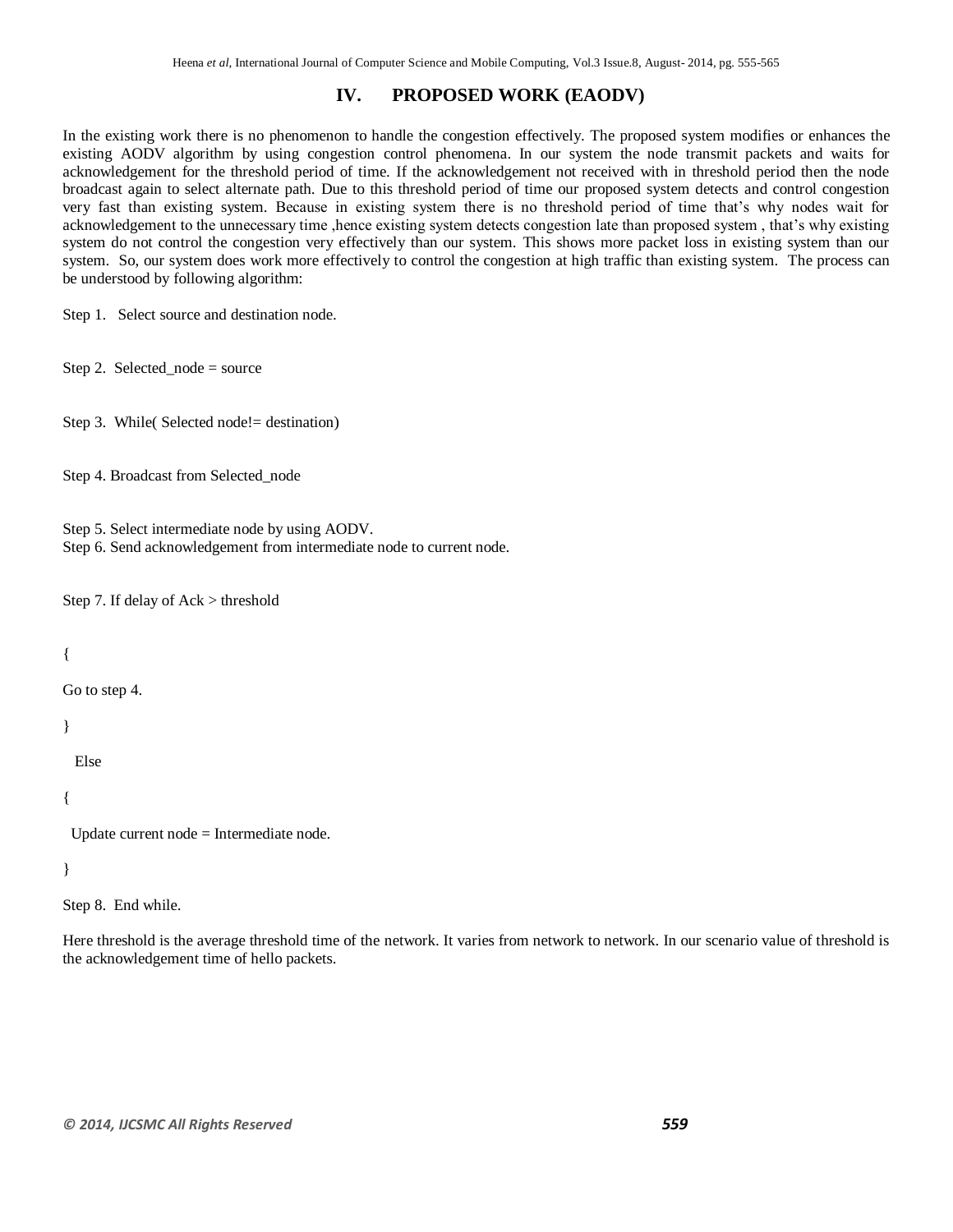### **V. RESULTS**

There are 40 nodes placed randomly in the simulation environment using. Due to random dynamic topology, the source and the destination are also selected randomly.



#### **Fig 1 PACKETS TRANSMISSION**

This fig shows the transmission of packets using selected path. This fig also shows the random network topologies.



#### **Fig 2 PACKET LOSS**

This fig depicts after transmission of packets node wait for acknowledgement for the threshold period of time. If packets not received with in threshold time then loss of packets are start.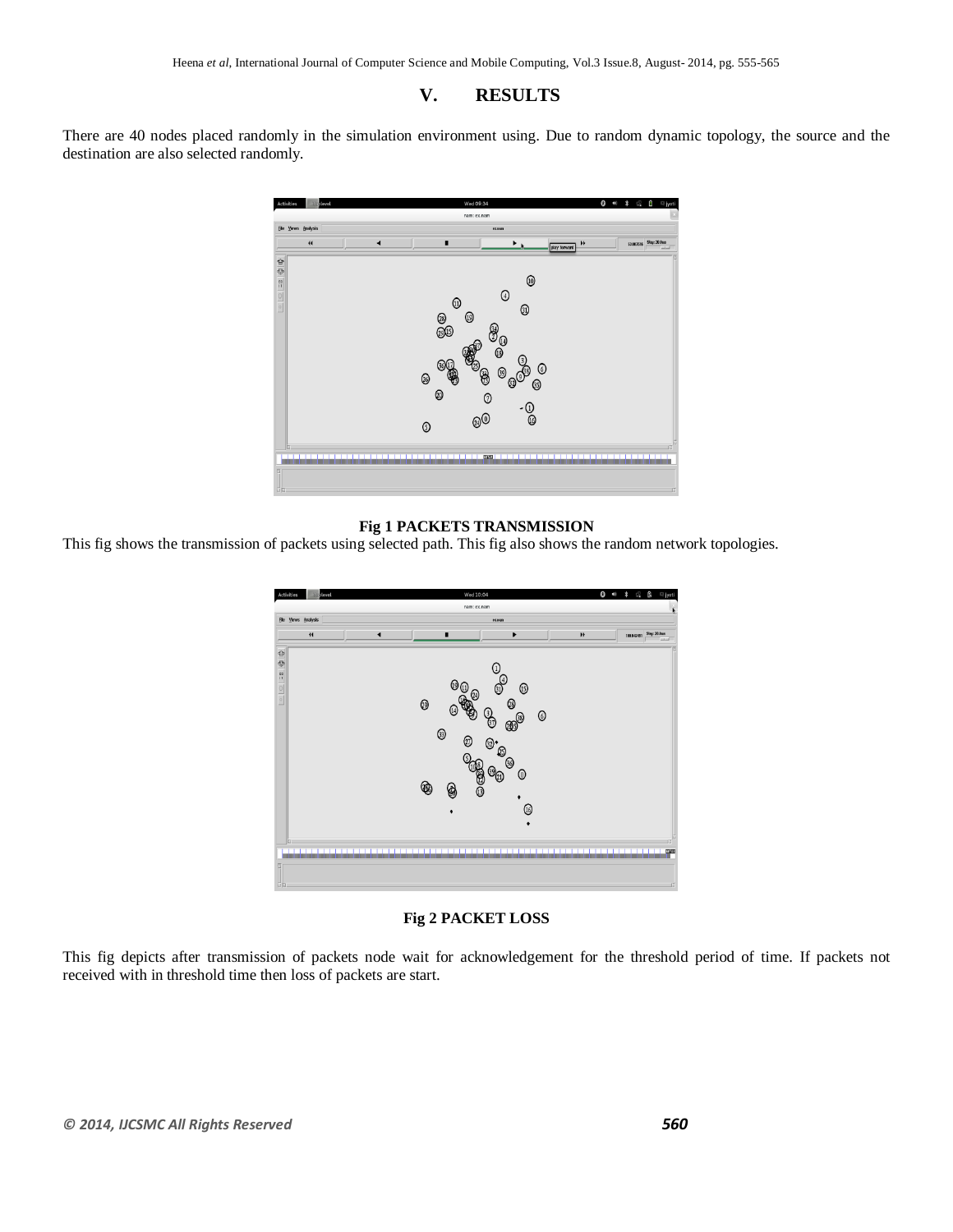

#### **Fig 3 PACKETS TRANSMIT WITH ALTERNATE PATH**

This fig depicts if packets not received with in threshold time then nodes select alternate path for transmit packets again. And hence, loss of packet decreases due to it detects congestion fast and packets transmit through new path every time when the congestion is come to start. So, in our system congestion is very less.

In this section we are showing results of our proposed system and existing system by using some different performance parameters.

#### **Various parameters used for analysis are described below:**

**Packet Loss Ratio (PLR):** It is the ratio of difference between the total number of generated packets and total number of received packets divided by the total number of generated packets.

Calculated as: PLR = (Generated packets- Received Packets)/ Generated packets

 Packet Delivery Ratio: Packet delivery Fraction (PDF): It is the ratio of the amount of data packets delivered to the destination and total number of data packets sent by source.

Calculated as: PDF= (Received Packets / Packets Sent)\*100

 Average End to End Delay: The interval time between sending by the source node and receiving by the destination node, which includes the processing time and queuing time.

> Calculated as EED= (Time packet received - Time packet sent) . Total number of packets received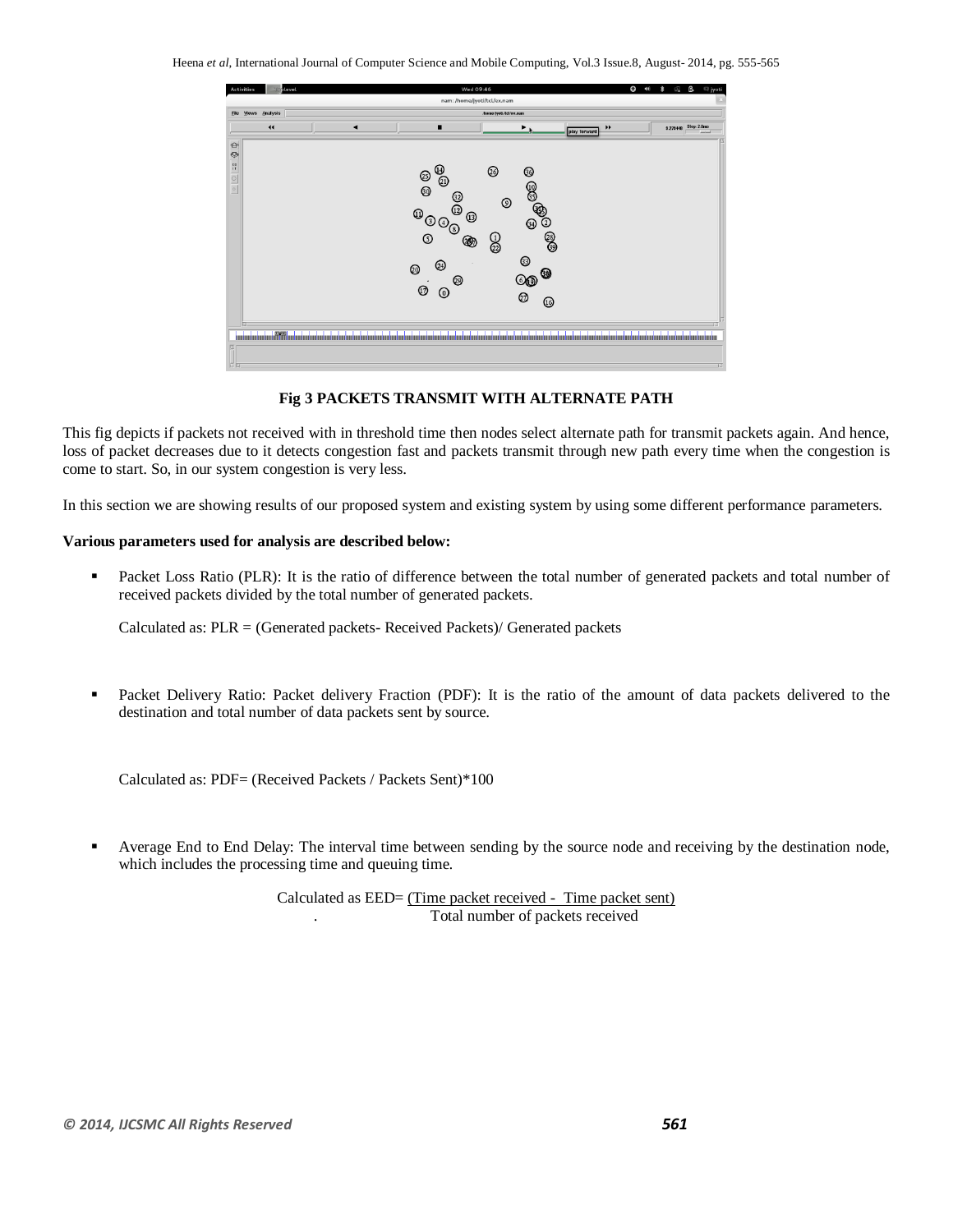| No. of nodes | Generated | Received packets | Packet   | Packet loss | Average end to end |
|--------------|-----------|------------------|----------|-------------|--------------------|
|              | packets   |                  | delivery | ratio       | delay              |
|              |           |                  | ratio    |             |                    |
| 10           | 24318     | 6619             | 27.2185  | 0.727815    | 21.2131            |
| 20           | 25239     | 8106             | 32.117   | 0.67883     | 15.4099            |
| 30           | 20797     | 7446             | 35.8032  | 0.641968    | 16.3814            |
| 40           | 19352     | 6462             | 33.3919  | 0.666081    | 16.8467            |

**Table 1: Table showing performance analysis of existing system (AODV)**

This table shows the performance analysis of existing AODV system on different number of nodes.

This table depicts that value of all performance parameters shows fluctuating behavior with the increases number of nodes.

No. of nodes Generated packets Received packets Packet delivery ratio Packet loss ratio Average end to end delay 10 | 17477 | 5820 | 33.3009 | 0.666991 | 16.5604 20 23588 8915 37.7946 0.622054 14.4912 30 18681 9177 49.1248 0.508752 14.4734 40 | 18396 | 8918 | 48.4779 | 0.515221 | 13.7088

**Table 2: Table showing performance analysis of proposed system (EAODV)**

This table shows the performance analysis of Enhance AODV (EAODV) system on different number of nodes. This table depicts that value of all performance parameters shows fluctuating behavior with the increases number of nodes except average end- to- end delay. Value of average end to end delay is decreases with the number of nodes.

In this section we also show the comparison analysis between existing and proposed system through graphs using different parameters on different number of nodes. And these graphs shows results or performance of our proposed system are better than existing system.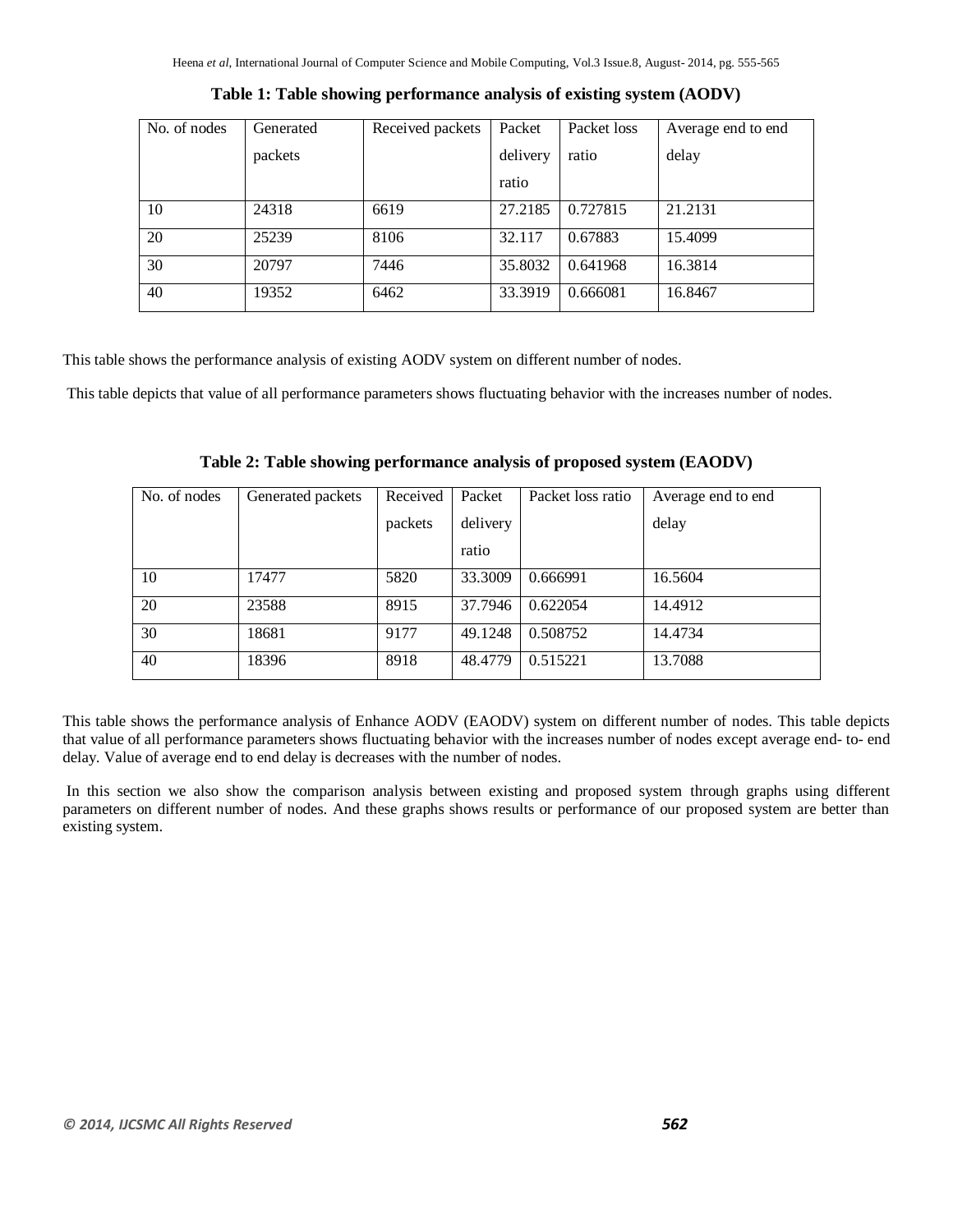

#### **Figure 4 COMPARISON OF PACKETS DELIVERY RATIO IN PROPOSED SYSTEM AND EXISTING SYSTEM**

Figure 4 depicts comparison of Packet delivery ratio. Packet delivery ratio is increases in our network because in this network nodes are wait for acknowledgement for threshold period of time if the Acknowledgement not received with in threshold period which shows congestion so to control congestion the node broadcast again to select alternate path. So it detects congestion fast and control congestion effectively. While in existing system there is no threshold period that's why wait for acknowledgement for unnecessary time. And after wait for unnecessary time nodes send packets again with the new path. So existing system detects and control congestion very late. This shows our system is more effective to control congestion than existing system.



#### **Figure 5 COMPARISON OF PACKETS LOSS RATIO IN PROPOSED SYSTEM AND EXISTING SYSTEM**

Figure 5 depicts comparison of Packet loss ratio. Packet loss ratio is decreases in our network. Because in this network nodes are wait for acknowledgement for threshold period of time if the Acknowledgement not received with in threshold period which shows congestion so to control congestion the node broadcast again to select alternate path. So it detects congestion fast and control congestion effectively. While in existing system there is no threshold period that's why waits for acknowledgement for long time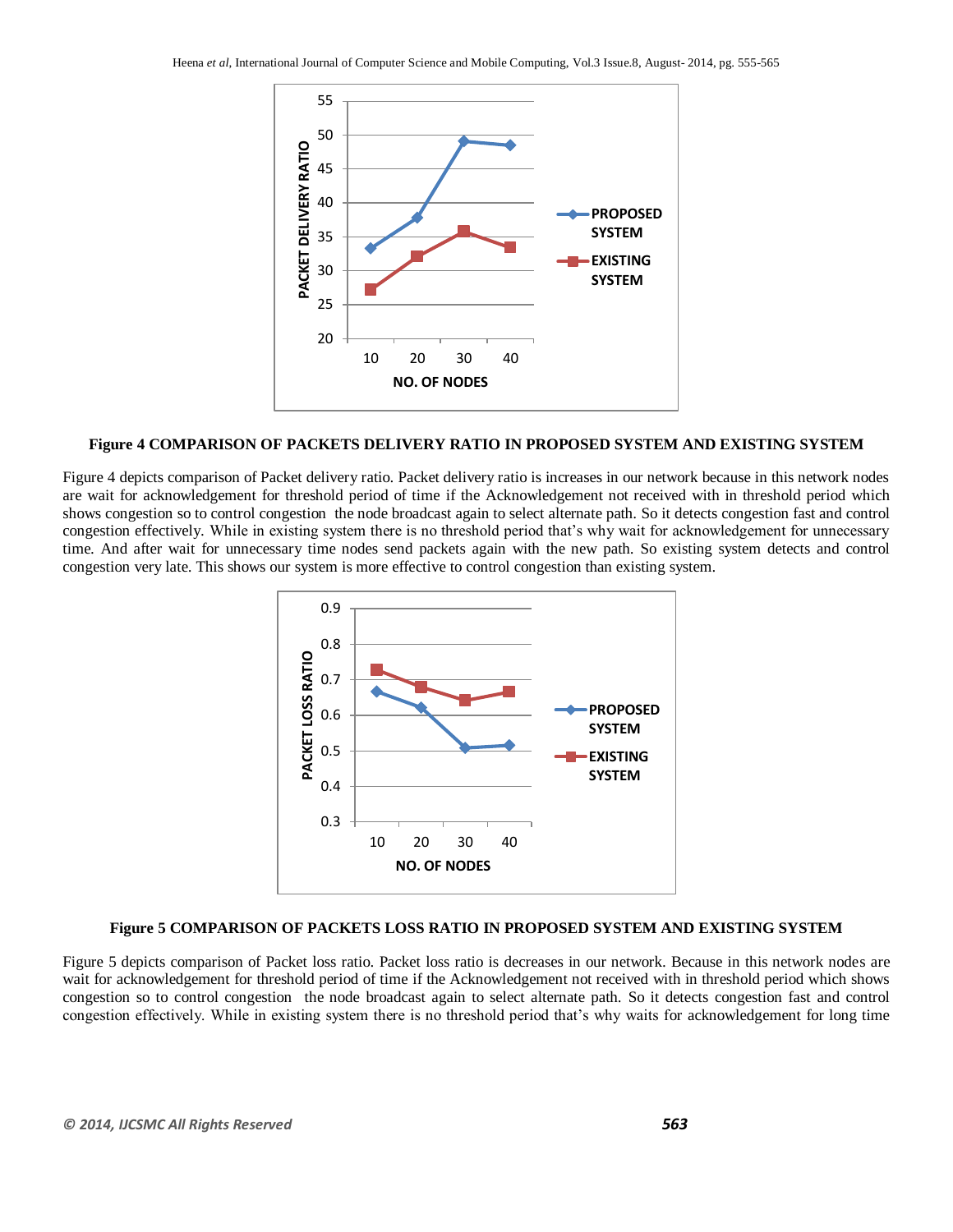than proposed system. And after wait for long time nodes send packets again with the new path. So existing system detects and control congestion very late. This shows our system is more effective to control congestion than existing system.



#### **Figure 6 COMPARISON OF AVERAGE END TO END DELAY IN PROPOSED SYSTEM AND EXISTING SYSTEM**

Figure 6 depicts comparison of average end to end delay. Average end to end delay is decreases in our network. Because in this network nodes are wait for acknowledgement for threshold period of time if the Acknowledgement not received with in threshold period which shows congestion so to control congestion the node broadcast again to select alternate path. So it detects congestion fast and control congestion effectively. While in existing system there is no threshold period that's why waits for acknowledgement for long time than proposed system. And after wait for long time nodes send packets again with the new path. So existing system detects and control congestion very late. This shows our system is more effective to control congestion than existing system.

#### **VI. CONCLUSION**

In this paper we defined nodes in ad-hoc network communicate without any infrastructure. In AD Hoc network congestion control is a main issue. In Manet congestion is occur when transmission of packets is greater than capacity of the network. Due to congestion performance of the network has to be decreased. To control the congestion we use Enhance AODV (EAODV) protocol. In our system the node transmit packets and waits for acknowledgement for the threshold period of time. If the acknowledgement not received with in threshold period then the node broadcast again to select alternate path. Due to this threshold period of time our proposed system detects and control congestion very fast than existing system. The proposed algorithm (EAODV) is compare with existing network (AODV) on the basis of different parameters like PLR, PDR and Average end to end Delay. After analysis of result, we came to know that the PDR is increases, PLR is decreases and Average end to end delay is decreases in our network than the existing network. Because in existing system there is no threshold period that's why node waits for acknowledgement for long time than proposed system. And after wait for long time nodes send packets again with the new path. So existing system detects and control congestion very late because node waits for acknowledgement for long time. In existing system more packet loss than proposed system due to existing system detect congestion very late and due to congestion detect late it also control congestion late than our system. So, we can say that our system is more effective to control congestion than existing system.

#### **REFERENCES**

[1] Dr. S.S. DhenaKaran, A. Parvathavarthini "An Overview Of Routing Protocols In Manet" ; Vol. 3, Issue 2, February 2013.

[2] H. Pingale, A Rakshe, S.A.Jain, and S.R.Kokate, "A Study of congestion aware adaptive routing protocols in MANET", International Journal of Advanced Technology and Engineering Research (IJATER), May 2012, v. 2, Issue 2.